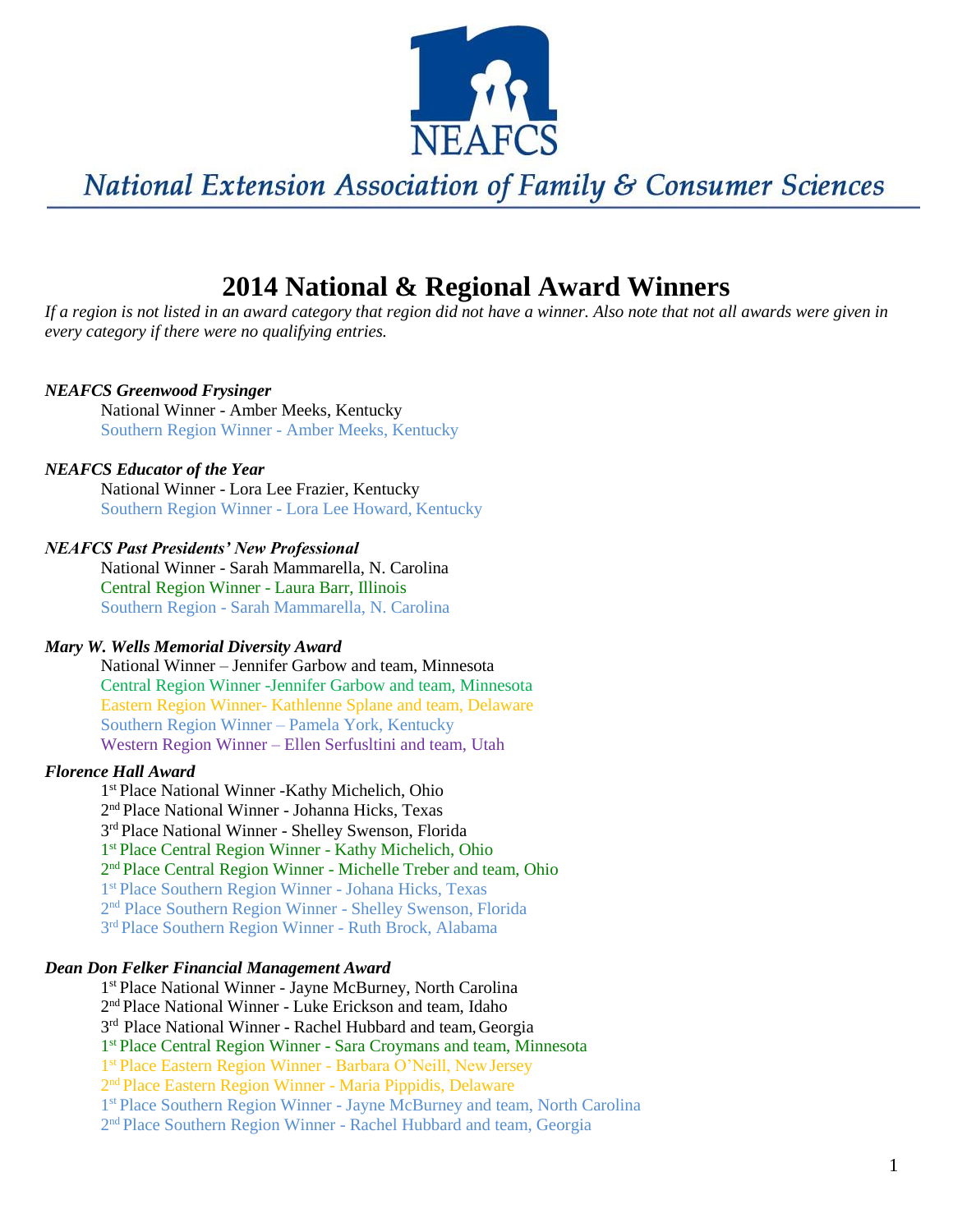

3<sup>rd</sup> Place Southern Region Winner - Diana Doggett and team, Kentucky 1 st Place Western Region Winner - Luke Erickson and team, Idaho

### *Clean and Healthy Families & Communities Award*

1 st Place National Winner - Ethel Schneweis, Kansas 1 st Place Central Region Winner - Ethel Schneweis, Kansas

#### *Community Partnership Award*

1 st Place National Winner - Tanya Davis and team, Texas 2<sup>nd</sup> Place National Winner - Chelsey Byers and team, Illinois 3 rd Place National Winner - Debra Botzek-Linn, Minnesota 1 st Place Central Region Winner - Chelsey Byers and team, Illinois 2<sup>nd</sup> Place Central Region Winner - Debra Botzek-Linn, Minnesota 1 st Place Southern Region Winner - Tanya Davis and team, Texas 2<sup>nd</sup> Place Southern Region Winner - Schancey Chapman, Tennessee 3<sup>rd</sup> Place Southern Region Winner - Verna Bailey, Oklahoma 1 st Place Western Region Winner - Marsha Lockard and team, Idaho 2<sup>nd</sup> Place Western Region Winner - Lisa Terry and team, Montana

#### *Early Childhood Child Care Training Award*

1 st Place National Winner - Keishon Thomas, Georgia 2<sup>nd</sup> Place National Winner - Jenna Schilling and team, Mississippi 3<sup>rd</sup> Place National Winner - Christy Ramey and team, Kentucky 1 st Place Southern Region winner - Keishon Thomas,Georgia 2<sup>nd</sup> Place southern Region Winner - Jenna Schilling and team, Mississippi 3<sup>rd</sup> Place Southern Region Winner - Christy Ramey and team, Kentucky

### *Environmental Education Award*

1 st Place National Winner - Sondra Ganus-Apple, Tennessee 2 nd Place National Winner - Christa Campbell and team, Georgia 3<sup>rd</sup> Place National Winner - Heidi Copeland and team, Florida 1 st Place Southern Region Winner - Sondra Ganus-Apple, Tennessee 2<sup>nd</sup> Place Southern Region Winner - Christa Campbell and team, Georgia 3<sup>rd</sup> Place Southern Region Winner - Heidi Copeland and team, Florida

#### *Extension Housing Outreach Award*

National Winner - Theresa Allan, Tennessee National Winner - Jennifer Abel, Virginia Southern Region Winner - Theresa Allan, Tennessee Southern Region Winner - Jennifer Abel, Virginia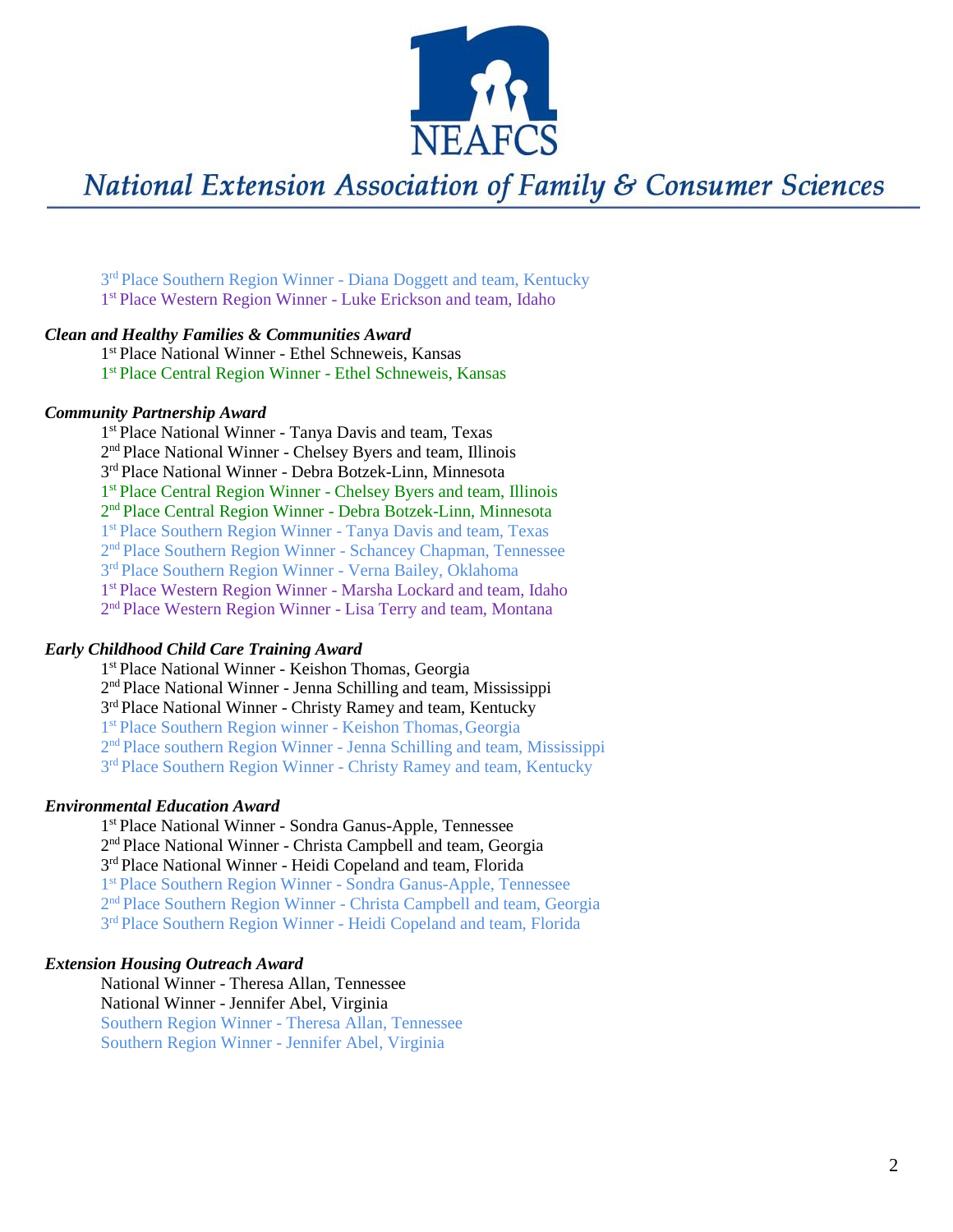

#### *Family Health and Wellness Award*

1 st Place National Winner - Cynthia Shuster and team, Ohio 2<sup>nd</sup> Place National Winner - Jane Riffe and team, West Virginia 3<sup>rd</sup> Place National Winner - Christy Nuetzman and team, Kentucky 1st Place Central Region Winner - Cynthia R. Shuster and team, Ohio 1<sup>st</sup> Place Eastern Region Winner - Jane Riffe and team, West Virginia 1<sup>st</sup> Place Southern Region Winner - Christy Nuetzman and team, Kentucky 2<sup>nd</sup> Place Southern Region Winner, Martha Martin Pile and team, Tennessee 3<sup>rd</sup> Place Southern Region Winner - Denita Young, Texas 1 st Place Western Region Winner - Barbara Abo, Idaho 2<sup>nd</sup> Place Western Region Winner - Jane Wolery and team, Montana

## *Food Safety Award*

1 st Place National Winner - Judy Harrison and team, Georgia 2 nd Place National Winner - Suzanne Driessen and team, Minnesota 3<sup>rd</sup> Place National Winner - Elisa Shackelton and team, Colorado 1 st Place Central Region Winner -Suzanne Driessen and team, Minnesota 2<sup>nd</sup> Place Central Region Winner - Patricia Steiner and team, Iowa 3<sup>rd</sup> Place Central Region Winner - Joyce McGarry, Michigan 1 st Place Southern Region Winner - Judy Harrison and team, Georgia 2<sup>nd</sup> Place Southern Region Winner - Elizabeth Shepard and team, Florida 3<sup>rd</sup> Place Southern Region Winner - Martha Martin Pile, Tennessee 1 st Place Western Region Winner - Elisa Shackelton and team, Colorado

#### *Human Development/Family Relationships*

 st Place National Winner - YaeBin Kim and team, Nevada nd Place National Winner - Cynthia R. Shuster, Ohio 3<sup>rd</sup> Place National Winner - Joyce White and team, Texas st Place Central Region Winner - Cynthia R. Shuster,Ohio st Place Eastern Region Winner - Michelle F. Brill, New Jersey st Place Southern Region Winner - Joyce White and team, Texas st Place Western Region Winner -YaeBin Kim and team, Nevada

### *Marketing Package Award*

1 st Place National Winner - Teresa Clark-Jones and team, Michigan

2<sup>nd</sup> Place National Winner - Keishon Thomas and team, Georgia

3 rd Place National Winner – Lorrie Coop, Texas

1 st Place Central Region Winner -Teresa Clark-Jones and team, Michigan

2 nd Place Central Region Winner - Cheri Burcham, Illinois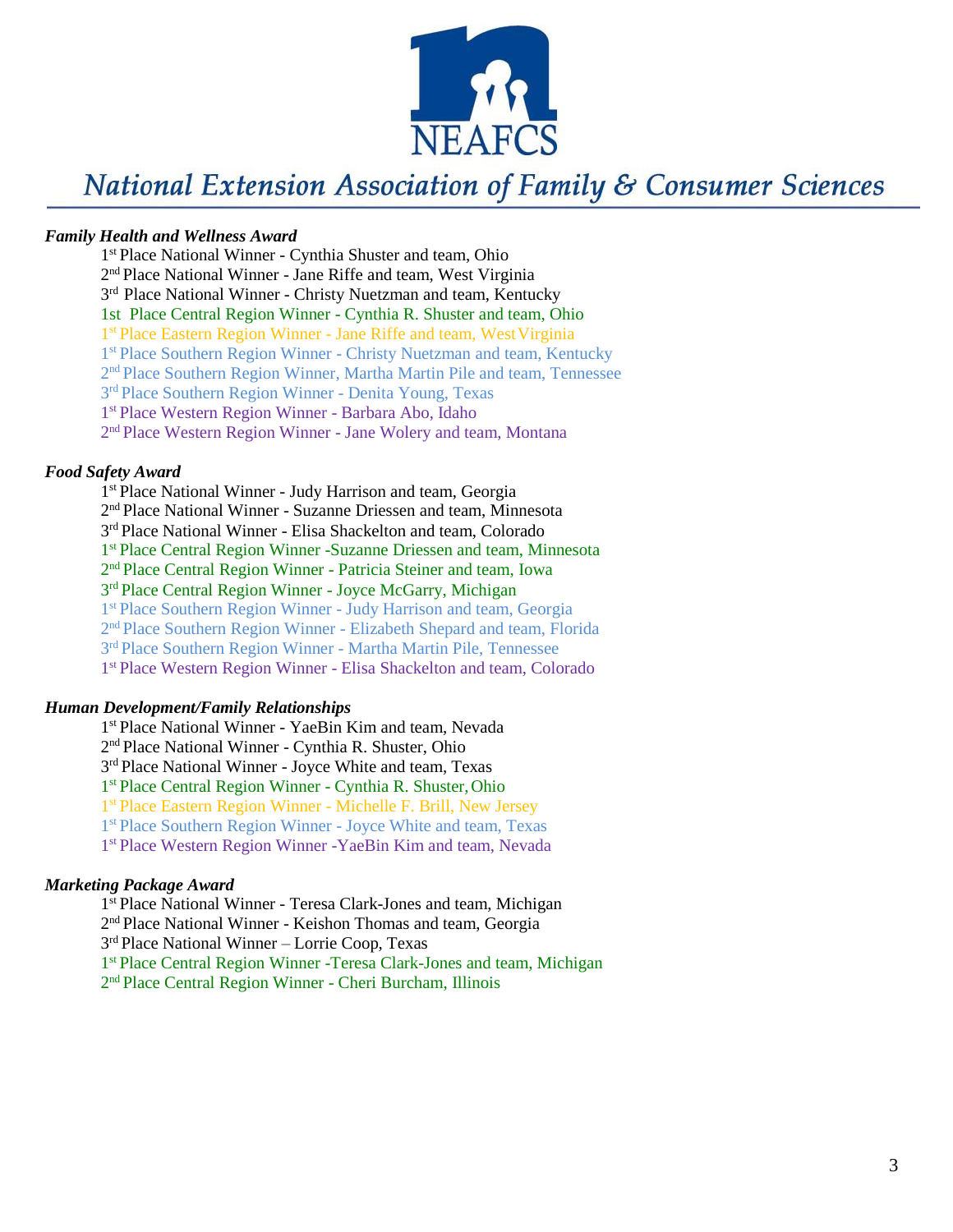

1 st Place Southern Region Winner - Keishon Thomas and team, Georgia 2 nd Place Southern Region Winner – Lorrie Coop, Texas 3<sup>rd</sup> Place Southern Region Winner – Elizabeth Shephard and team, Florida 1<sup>st</sup> Place Western Region Winner - Glenda Hyde, Oregon

#### *Program Excellence Through Research Award*

1 st Place National Winner - Barbara Struempler and team, Alabama 2 nd Place National Winner – Cynthia R. Shuster and team, Ohio 3<sup>rd</sup> Place National Winner - Mary Blackburn and team, California 1st Place Central Region Winner - Cynthia R. Shuster and team, Ohio 2<sup>nd</sup> Place Central Region Winner - Dan Remley and team, Ohio 1<sup>st</sup> Place Southern Region Winner - Barbara Struempler and team, Alabama 2<sup>nd</sup> Place Southern Region Winner - Andrea Scarrow, Georgia 1 st Place Western Region Winner - Mary Blackburn and team, California 2<sup>nd</sup> Place Western Region Winner - Debra Proctor and team, Utah

### *School Wellness Award*

1 st Place National Winner - Sonja Davis and team, Texas 2<sup>nd</sup> Place National Winner – Cathy Agan and team, Louisiana 3<sup>rd</sup> Place National Winner - Nancy Kelley, Kentucky 1 st Place Southern Region Winner - Sonja Davis and team, Texas 2<sup>nd</sup> Place Southern Region Winner - Cathy Agan and team, Louisiana 3<sup>rd</sup> Place Southern Region Winner - Nancy Kelley, Kentucky 1 st Place Western Region Winner - Diann Pommer and team, Montana 2<sup>nd</sup> Place Western Region Winner -Kathleen Riggs, Utah 3<sup>rd</sup> Place Western Region Winner - Tracy Trumper, Colorado

#### *Social Networking Award*

1 st Place National Winner - Pamela Turner and team, Georgia 2 nd Place National Winner - Brianna Routh, Minnesota 3<sup>rd</sup> Place National Winner - Molly Hunt, Indiana 1 st Place Central Region Winner - Brianna Routh, Minnesota 2<sup>nd</sup> Place Central Region Winner - Molly Hunt, Indianna 1 st Place Southern Region Winner - Pamela Turner and team, Georgia 2<sup>nd</sup> Place Southern Region Winner - Christopher Sneed and team, Tennessee 3<sup>rd</sup> Place Southern Region Winner - Amanda Horn, Oklahoma 1 st Place Western Region Winner - Nancy Kershaw and team, Oregon

#### *Communications Award: Newsletters*

1 st Place National Winner - Julie Garden -Robinson and team, North Dakota 2<sup>nd</sup> Place National Winner - Mary R. Ehret and team, Pennsylvania

3 rd Place National Winner - Lynda Spence, Florida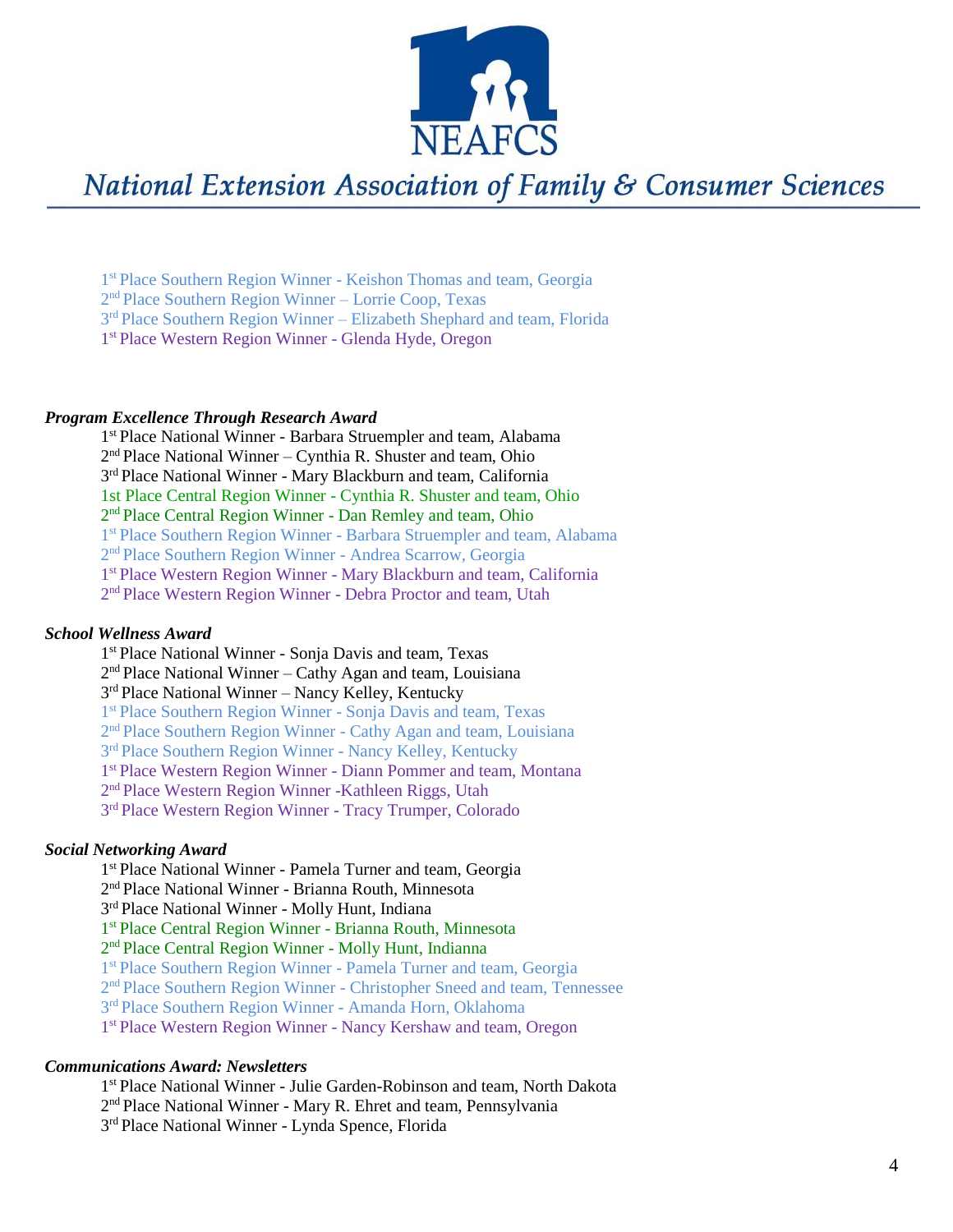

1<sup>st</sup> Place Central Region Winner - Julie Garden-Robinson and team, North Dakota 2 nd Place Central Region Winner - Lisa Franzen -Castle, Nebraska 3<sup>rd</sup> Place Central Region Winner - Linda Beech, Kansas 1<sup>st</sup> Place Eastern Region Winner - Mary R. Ehret and team, Pennsylvania 1st Place Southern Region Winner - Lynda Spence, Florida 2nd Place Southern Region Winner - Jackie Farrell, Texas 3rd Place Southern Region Winner - Elizabeth K Elizondo, Tennessee 1 st Place Western Region Winner - Barbara Abo and team, Idaho

### *Communications Awards: TV/Video*

1 st Place National Winner - Susan Howington and team, Georgia 2 nd Place National Winner - Mary Liz Wright and team, Illinois 3 rd Place National Winner – Annie Petersen and team, Florida 1<sup>st</sup> Place Central Region Winner - Mary Liz Wright and team, Illinois 2<sup>nd</sup> Place Central Region Winner - Linnette Goard and team, Ohio 3<sup>rd</sup> Place Central Region Winner - Linda Beech, Kansas 1<sup>st</sup> Place Southern Region Winner - Susan Howington and team, Georgia 2 nd Place Southern Region Winner – Annie Petersen and team, Florida 3<sup>rd</sup> Place Southern Region Winner - Shelly Barnes and team, Tennessee 1 st Place Western Region Winner - Jeanne Brandt and team, Oregon

#### *Communications Award: Educational Publication*

1 st Place National Winner – Martha B. Ickers - Maddox and team, Florida 2<sup>nd</sup> Place National Winner - Laura White-Brown, Kentucky 3 rd Place National Winner - Barbara L. Ames, Kansas 1 st Place Central Region Winner - Barbara L. Ames, Kansas 2<sup>nd</sup> Place Central Region Winner - Amy Lorenzen, Kansas 3<sup>rd</sup> Place Central Region Winner - Lisa Poppe and team, Nebraska 1 st Place Eastern Region Winner - Luanne Hughes, New Jersey 1<sup>st</sup> Place Southern Region Winner - Martha B. Ickers-Maddox and team, Florida 2<sup>nd</sup> Place Southern Region Winner - Laura White-Brown, Kentucky 3<sup>rd</sup> Place Southern Region Winner - Rosie Allen and team, Kentucky

#### *Communications Award: Educational Curriculum Package*

1 st Place National Winner - Martha Bickers -Maddox, Florida 2<sup>nd</sup> Place National Winner - Susan Moore and team, Georgia 3<sup>rd</sup> Place National Winner - Eugenia Wilson and team, Kentucky 1 st Place Central Region Winner - Kathy Michelich and team,Ohio 2<sup>nd</sup> Place Central Region Winner - Kim Bushaw and team, North Dakota 3<sup>rd</sup> Place Central Region Winner - Amy Lorenzen, Kansas 1 st Place Southern Region Winner - Martha Bickers -Maddox, Florida 2<sup>nd</sup> Place Southern Region Winner - Susan Moore and team, Georgia 3<sup>rd</sup> Place Southern Region Winner - Judy Harrison and team, Georgia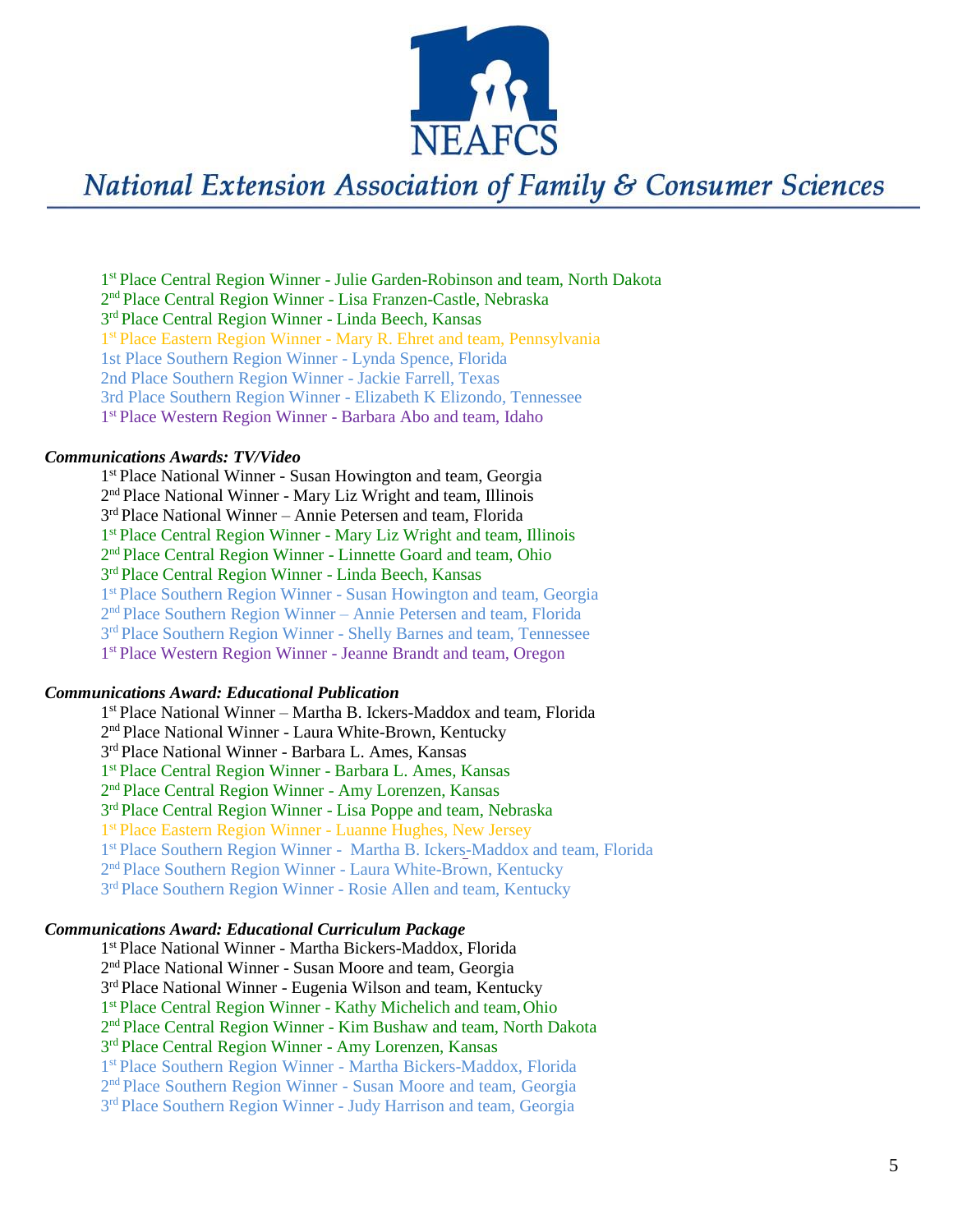

#### *Communications Award: Photography*

1<sup>st</sup> Place National Winner - Alice Henneman, Nebraska 2 nd Place National Winner - Jane Wolery and team, Montana 3<sup>rd</sup> Place National Winner - Eugenia Wilson, Kentucky 1<sup>st</sup> Place Central Region Winner - Alice Henneman 1 st Place Southern Region Winner - Eugenia Wilson, Kentucky 2<sup>nd</sup> Place Southern Region Winner - Edda Z. Cotta-Rivera and team, Georgia 3<sup>rd</sup> Place Southern Region Winner - Lori Wiggins, Florida 1 st Place Western Region Winner - Jane Wolery and team, Montana 2<sup>nd</sup> Place Western Region Winner - Glenda Hyde, Oregon

#### *Communications Award: Written Press Releases*

 st Place National Winner – Kenna Knight, Kentucky 2<sup>nd</sup> Place National Winner -Barbara O'Neill, New Jersey rd Place National Winner – Mary Loftis, Nebraska st Place Central Region Winner - Mary Loftis, Nebraska nd Place Central Region Winner – Donna Green, Ohio rd Place Central Region Winner – Cheri Burcham, Illinois st Place Eastern Region Winner – Barbara O 'Neill, New Jersey st Place Southern Region Winner – Kenna Knight, Kentucky nd Place Southern Region Winner – Michele Melton, Georgia rd Place Southern Region Winner – Shelly Barnes, Tennessee

#### *Communications Award: Educational Technology*

1<sup>st</sup> Place National Winner - Laura White-Brown and team, Kentucky 2 nd Place National Winner - Martha Bickers -Maddox, Florida 3<sup>rd</sup> Place National Winner - Elizabeth Shephard and team, Florida 1 st Place Central Region Winner - Christine Kendle and team, Ohio 2<sup>nd</sup> Place Central Region Winner - Lisa Poppe, Nebraska 1<sup>st</sup> Place Southern Region Winner - Laura White-Brown and team, Kentucky 2 nd Place Southern Region Winner - Martha Bickers -Maddox, Florida 3<sup>rd</sup> Place Southern Region Winner - Elizabeth Shephard and team, Florida

#### *Communication Award: Internet Education Technology*

1 st Place National Winner - Sara Croymans and team, Minnesota 2<sup>nd</sup> Place National Winner - Lisa Barlage and team, Ohio 3<sup>rd</sup> Place National Winner - Donna K. Donald and team, Iowa 1<sup>st</sup> Place Central Region Winner - Sara Croymans and team, Minnesota 2<sup>nd</sup> Place Central Region Winner - Lisa Barlage and team, Ohio 3 rd Place Central Region Winner – Donna K. Donald and team, Iowa 1 st Place Southern Region Winner - Julie Smith, Texas 2 nd Place Southern Region Winner - Kendra Zamojski and team, Florida 3<sup>rd</sup> Place Southern Region Winner - Laura T. Smith, Georgia 1<sup>st</sup> Place Western Region Winner - Gisele Jefferson and team, Colorado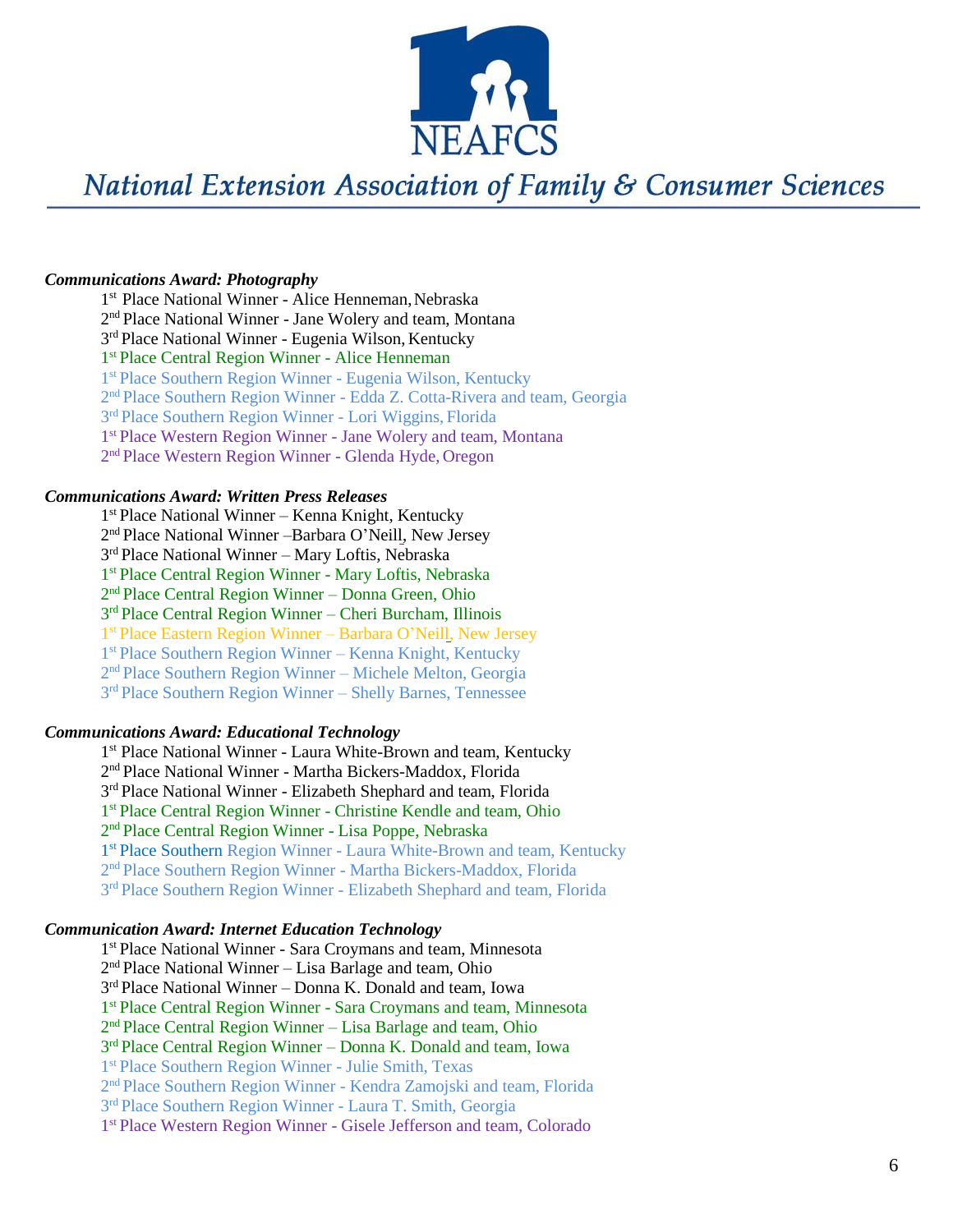

#### *Communications Award: Radio/Podcast*

1 st Place National Winner - Kimblery Burgess-Neloms and team, Alabama 2<sup>nd</sup> Place National Winner -Terry Whalen and team, Kentucky 3<sup>rd</sup> Place National Winner - Vicki Hayman, Wyoming 1 st Place Southern Region Winner - Kimberly Burgess-Neloms and team, Alabama 2<sup>nd</sup> Place Southern Region Winner - Terry Whalen and team, Kentucky 3<sup>rd</sup> Place Southern Region Winner - Gale Mills, Oklahoma 1<sup>st</sup> Place Western Region Winner - Vicki Hayman, Wyoming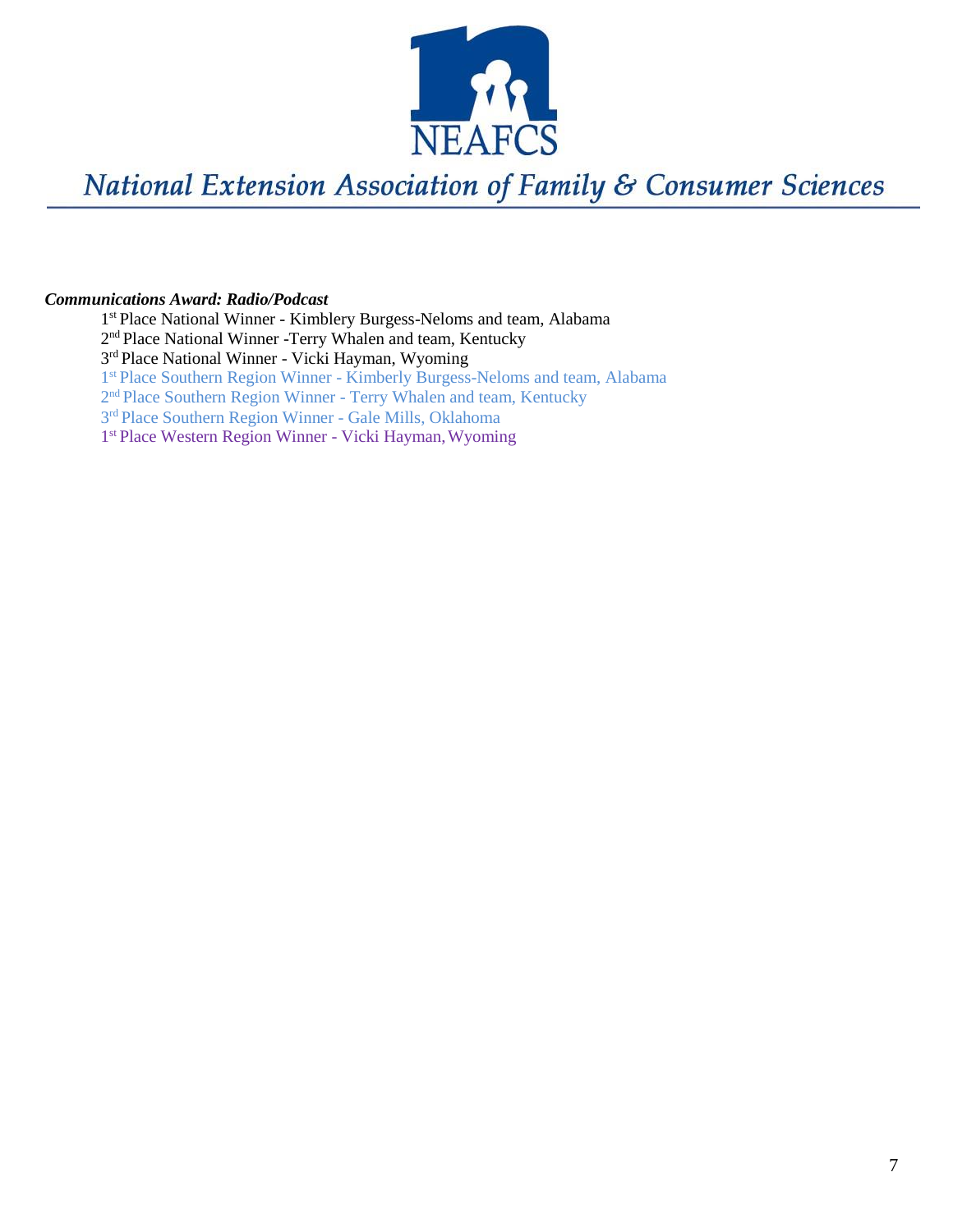

## **Distinguished Service Award**

Leila Wissert, Alabama Debra Coker DeRossitte, Arkansas Kathleen Splane, Delaware Mary Keith, Florida Lorie Dye, Idaho Janice McCoy, Illinois Patricia Gerhardt, Kansas Susan A Latta, Kansas Vicki Wynn, Kentucky Nancy Kelley, Kentucky Elizabeth Kingsland, Kentucky Jane Hart - Michigan Kelly Kunkel, Minnesota Carolyn Conger, Mississippi Shannon Wooton, New Mexico Charlotte Coffman, New York Jeannie Leonard, North Carolina Yvonne Mullen, North Carolina Patricia H. Holmes, Ohio Katharine Shumaker, Ohio Elizabeth Gardner -McBee, Oklahoma Sharon McDonald, Pennsylvania Rita Rowe Jackson, Tennessee Christopher Sneed, Tennessee Natalie T. Owens, Tennessee Michelle Allen, Texas Lorrie Coop, Texas Heidi LeBlanc, Utah Karen Munden, Virginia